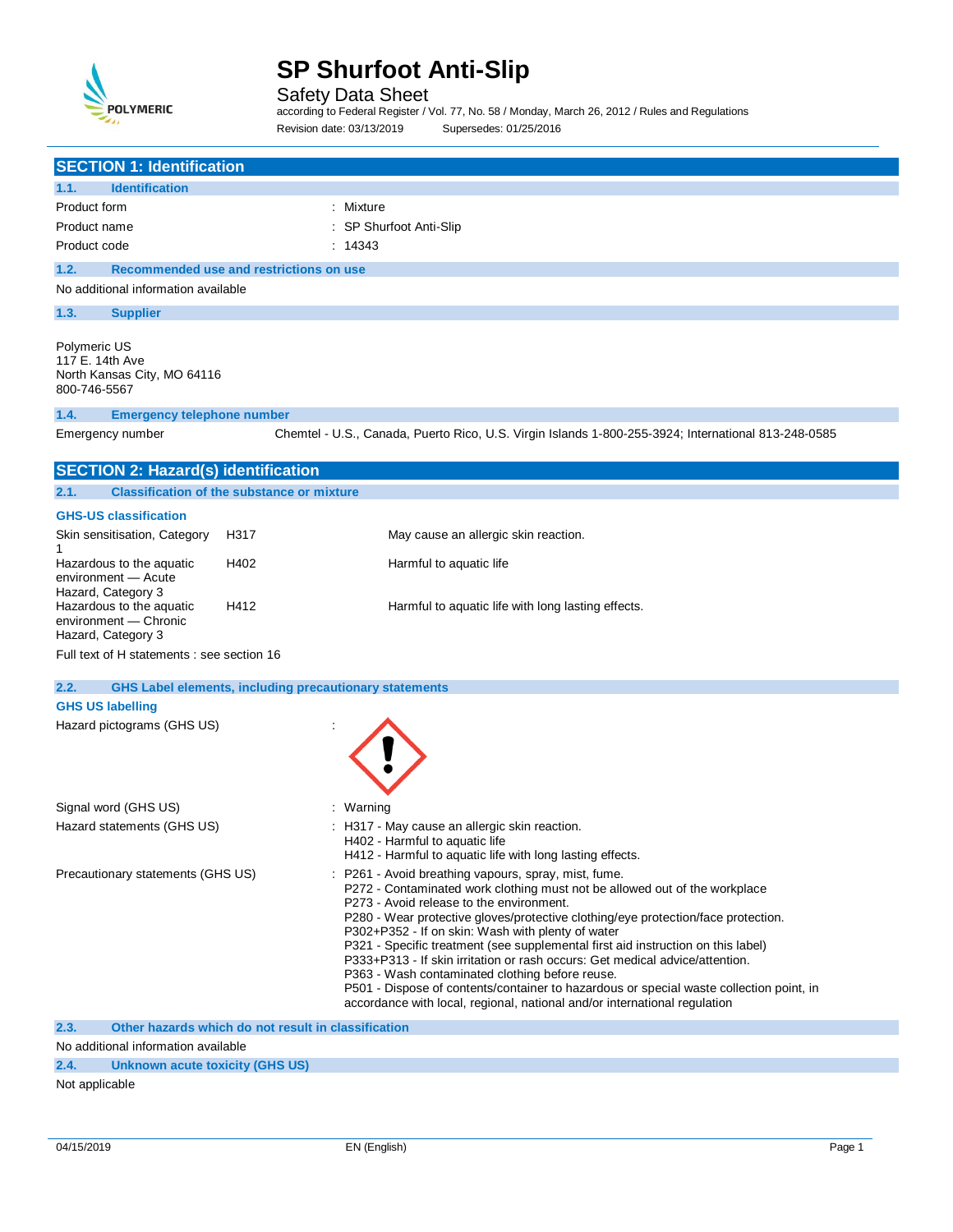Safety Data Sheet

according to Federal Register / Vol. 77, No. 58 / Monday, March 26, 2012 / Rules and Regulations

### **SECTION 3: Composition/information on ingredients**

### **3.1. Substances** Not applicable

## **3.2. Mixtures**

| <b>Name</b>                           | <b>Product identifier</b> | $\frac{9}{6}$ | <b>GHS-US classification</b>                                                                                                                  |
|---------------------------------------|---------------------------|---------------|-----------------------------------------------------------------------------------------------------------------------------------------------|
| 2-phenoxyethyl acrylate               | (CAS-No.) 48145-04-6      | $15 - 30$     | Skin Sens. 1B, H317<br>Aquatic Acute 2, H401<br>Aquatic Chronic 2, H411                                                                       |
| 1,6-hexanediol diacrylate<br>(Note D) | (CAS-No.) 13048-33-4      | $0.5 - 5$     | Skin Irrit. 2, H315<br>Eye Irrit. 2, H319<br><b>Skin Sens. 1, H317</b>                                                                        |
| tripropylene glycol diacrylate        | (CAS-No.) 42978-66-5      | $\leq$ 1.56   | Skin Irrit. 2. H315<br>Eye Irrit. 2, H319<br><b>Skin Sens. 1, H317</b><br>STOT SE 3, H335<br>Aquatic Acute 2, H401<br>Aquatic Chronic 2, H411 |

Note D : Certain substances which are susceptible to spontaneous polymerisation or decomposition are generally placed on the market in a stabilised form. It is in this form that they are listed in Part 3. However, such substances are sometimes placed on the market in a non-stabilised form. In this case, the supplier must state on the label the name of the substance followed by the words 'non-stabilised'.

Full text of hazard classes and H-statements : see section 16

|             | <b>SECTION 4: First-aid measures</b>                                |                                                                                                                                                              |
|-------------|---------------------------------------------------------------------|--------------------------------------------------------------------------------------------------------------------------------------------------------------|
| 4.1.        | <b>Description of first aid measures</b>                            |                                                                                                                                                              |
|             | First-aid measures after inhalation                                 | : Remove person to fresh air and keep comfortable for breathing.                                                                                             |
|             | First-aid measures after skin contact                               | Rinse skin with water/shower. Take off immediately all contaminated clothing. If skin irritation or<br>rash occurs: Get medical advice/attention.            |
|             | First-aid measures after eye contact                                | : Rinse eyes with water as a precaution.                                                                                                                     |
|             | First-aid measures after ingestion                                  | : Call a poison center or a doctor if you feel unwell.                                                                                                       |
| 4.2.        | Most important symptoms and effects (acute and delayed)             |                                                                                                                                                              |
|             | Symptoms/effects after skin contact                                 | : May cause an allergic skin reaction.                                                                                                                       |
| 4.3.        | Immediate medical attention and special treatment, if necessary     |                                                                                                                                                              |
|             | Treat symptomatically.                                              |                                                                                                                                                              |
|             | <b>SECTION 5: Fire-fighting measures</b>                            |                                                                                                                                                              |
| 5.1.        | Suitable (and unsuitable) extinguishing media                       |                                                                                                                                                              |
|             | Suitable extinguishing media                                        | : Water spray. Dry powder. Foam. Carbon dioxide.                                                                                                             |
| 5.2.        | Specific hazards arising from the chemical                          |                                                                                                                                                              |
| Fire hazard |                                                                     | : Highly flammable liquid and vapour.                                                                                                                        |
| Reactivity  |                                                                     | : Highly flammable liquid and vapour.                                                                                                                        |
| 5.3.        | Special protective equipment and precautions for fire-fighters      |                                                                                                                                                              |
|             | Protection during firefighting                                      | : Do not attempt to take action without suitable protective equipment. Self-contained breathing<br>apparatus. Complete protective clothing.                  |
|             | <b>SECTION 6: Accidental release measures</b>                       |                                                                                                                                                              |
| 6.1.        | Personal precautions, protective equipment and emergency procedures |                                                                                                                                                              |
| 6.1.1.      | For non-emergency personnel                                         |                                                                                                                                                              |
|             | Emergency procedures                                                | : Ventilate spillage area. No open flames, no sparks, and no smoking. Avoid contact with skin<br>and eyes. Avoid breathing dust/fume/gas/mist/vapours/spray. |
| 6.1.2.      | For emergency responders                                            |                                                                                                                                                              |
|             | Protective equipment                                                | Do not attempt to take action without suitable protective equipment. For further information<br>refer to section 8: "Exposure controls/personal protection". |
| 6.2.        | <b>Environmental precautions</b>                                    |                                                                                                                                                              |
|             | Avoid release to the environment.                                   |                                                                                                                                                              |
| 6.3.        | Methods and material for containment and cleaning up                |                                                                                                                                                              |
|             | Methods for cleaning up                                             | Take up liquid spill into absorbent material. Notify authorities if product enters sewers or public<br>waters.                                               |
| 04/15/2019  |                                                                     | 2/7<br>EN (English)                                                                                                                                          |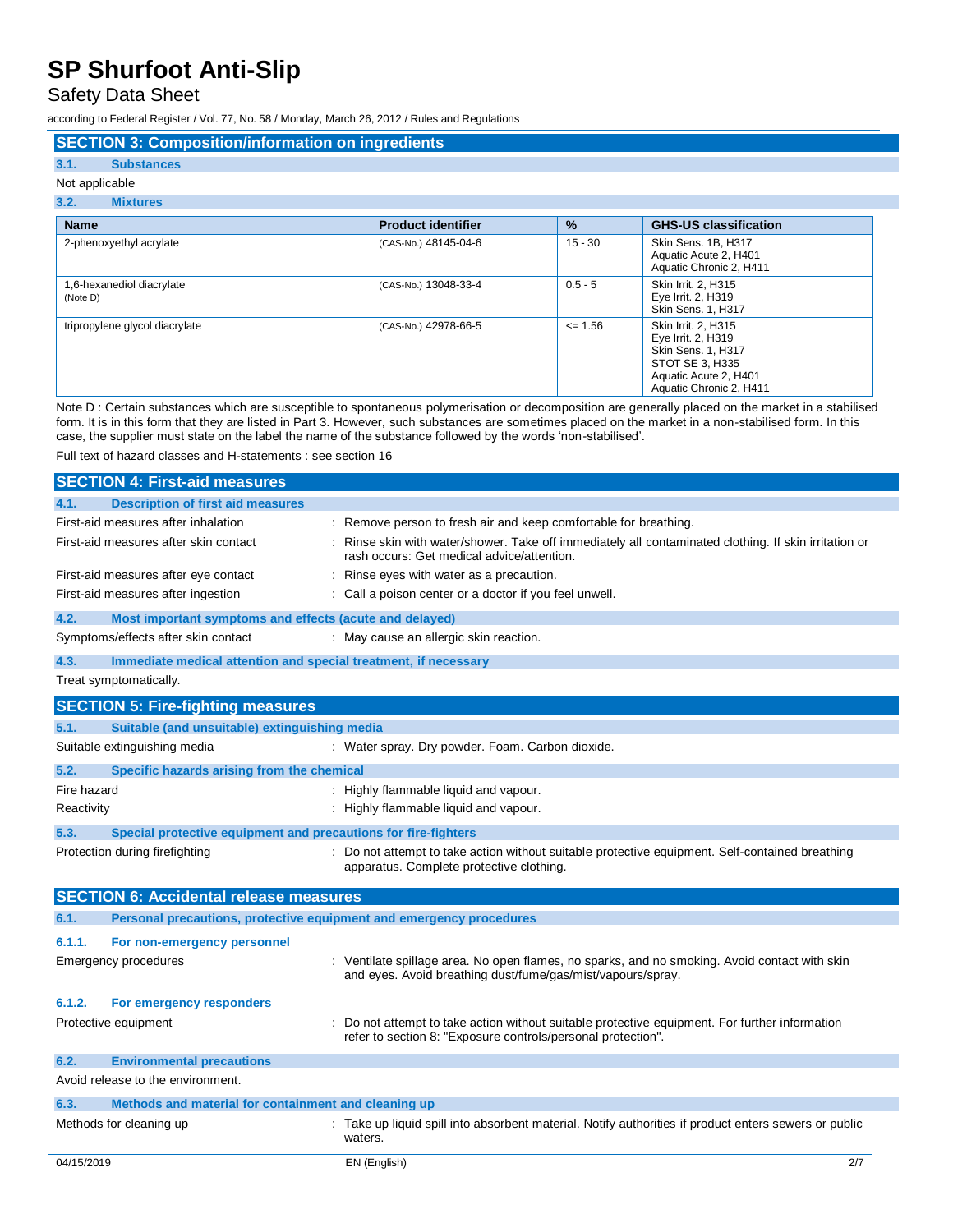## Safety Data Sheet

according to Federal Register / Vol. 77, No. 58 / Monday, March 26, 2012 / Rules and Regulations

| Other information                            | Dispose of materials or solid residues at an authorized site.                                                                                                                                                                                                                                                                                                                                                                                             |
|----------------------------------------------|-----------------------------------------------------------------------------------------------------------------------------------------------------------------------------------------------------------------------------------------------------------------------------------------------------------------------------------------------------------------------------------------------------------------------------------------------------------|
| <b>Reference to other sections</b><br>6.4.   |                                                                                                                                                                                                                                                                                                                                                                                                                                                           |
| For further information refer to section 13. |                                                                                                                                                                                                                                                                                                                                                                                                                                                           |
| <b>SECTION 7: Handling and storage</b>       |                                                                                                                                                                                                                                                                                                                                                                                                                                                           |
| <b>Precautions for safe handling</b><br>7.1. |                                                                                                                                                                                                                                                                                                                                                                                                                                                           |
| Precautions for safe handling                | : Ensure good ventilation of the work station. Keep away from heat, hot surfaces, sparks, open<br>flames and other ignition sources. No smoking. Ground/bond container and receiving<br>equipment. Use only non-sparking tools. Take precautionary measures against static<br>discharge. Flammable vapours may accumulate in the container. Use explosion-proof<br>equipment. Wear personal protective equipment. Avoid contact with skin and eyes. Avoid |

| Hygiene measures |  |  |  | breathing dust/fume/gas/mist/vapours/spray.<br>: Contaminated work clothing should not be allowed out of the workplace. Wash contaminated<br>clothing before reuse. Do not eat, drink or smoke when using this product. Always wash hands<br>after handling the product. |
|------------------|--|--|--|--------------------------------------------------------------------------------------------------------------------------------------------------------------------------------------------------------------------------------------------------------------------------|
|                  |  |  |  |                                                                                                                                                                                                                                                                          |

| 7.2. | Conditions for safe storage, including any incompatibilities |                                                                             |
|------|--------------------------------------------------------------|-----------------------------------------------------------------------------|
|      | Technical measures                                           | : Ground/bond container and receiving equipment.                            |
|      | Storage conditions                                           | Store in a well-ventilated place. Keep cool. Keep container tightly closed. |

|  |  | <b>SECTION 8: Exposure controls/personal protection</b> |  |  |
|--|--|---------------------------------------------------------|--|--|
|--|--|---------------------------------------------------------|--|--|

## **8.1. Control parameters**

| Appropriate engineering controls |                                              |
|----------------------------------|----------------------------------------------|
| Appropriate engineering controls | Ensure good ventilation of the work station. |
| Environmental exposure controls  | Avoid release to the environment.            |
|                                  |                                              |

### **8.3. Individual protection measures/Personal protective equipment**

**Hand protection:**

Protective gloves

#### **Eye protection:**

Safety glasses

#### **Skin and body protection:**

Wear suitable protective clothing

### **Respiratory protection:**

In case of insufficient ventilation, wear suitable respiratory equipment

|                | <b>SECTION 9: Physical and chemical properties</b>    |                              |     |  |  |
|----------------|-------------------------------------------------------|------------------------------|-----|--|--|
| 9.1.           | Information on basic physical and chemical properties |                              |     |  |  |
| Physical state |                                                       | : Liquid                     |     |  |  |
| Appearance     |                                                       | : Colorless, viscous liquid. |     |  |  |
| Colour         |                                                       | : Colourless                 |     |  |  |
| Odour          |                                                       | : acrylate odor              |     |  |  |
|                | Odour threshold                                       | : No data available          |     |  |  |
| рH             |                                                       | : No data available          |     |  |  |
| Melting point  |                                                       | : Not applicable             |     |  |  |
| Freezing point |                                                       | : No data available          |     |  |  |
| 04/15/2019     |                                                       | EN (English)                 | 3/7 |  |  |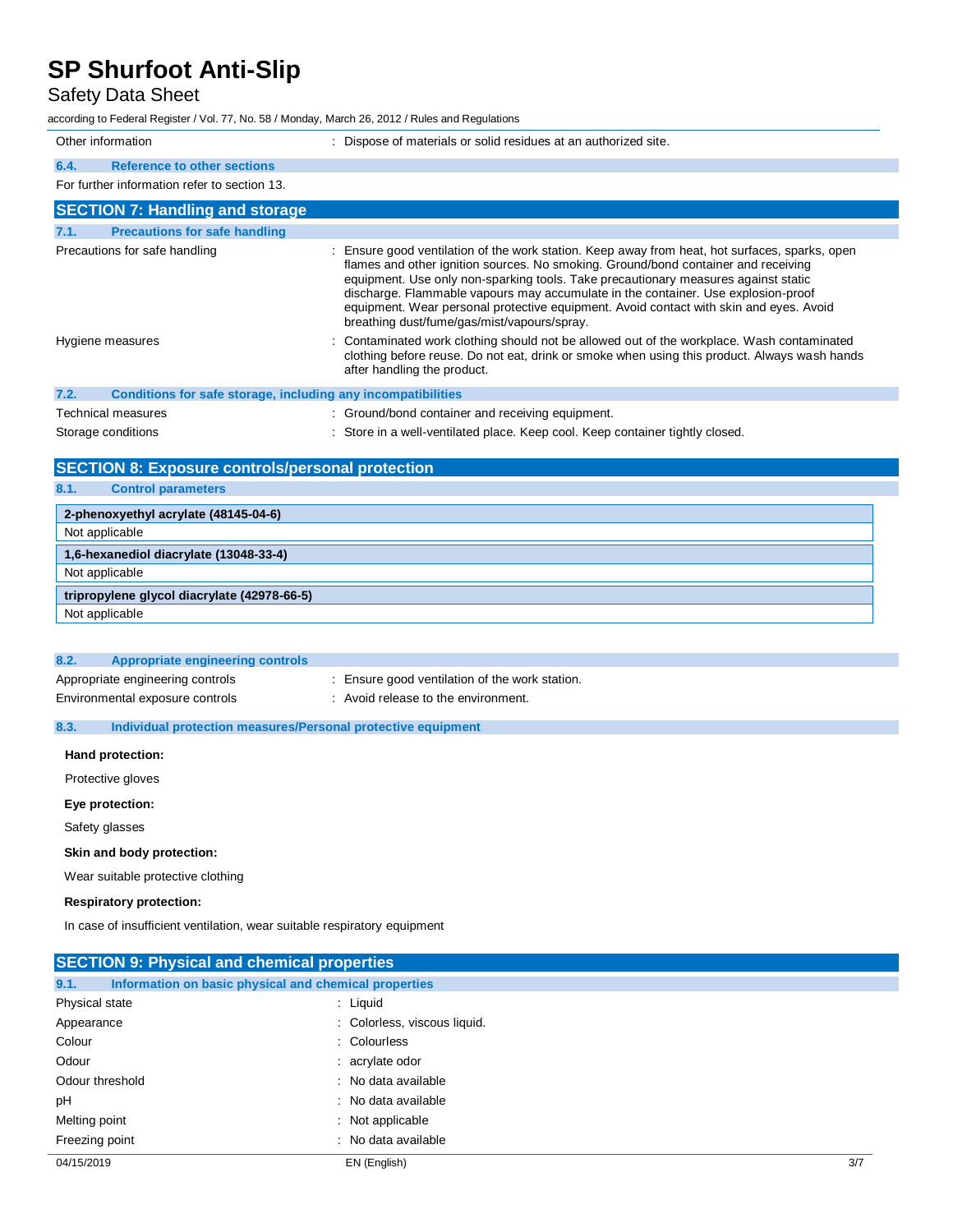## Safety Data Sheet

according to Federal Register / Vol. 77, No. 58 / Monday, March 26, 2012 / Rules and Regulations

| Boiling point                              | : No data available    |
|--------------------------------------------|------------------------|
| Flash point                                | No data available      |
| Relative evaporation rate (butylacetate=1) | No data available      |
| Flammability (solid, gas)                  | Not applicable.        |
| Vapour pressure                            | No data available      |
| Relative vapour density at 20 °C           | No data available      |
| Relative density                           | No data available      |
| Solubility                                 | No data available      |
| Log Pow                                    | No data available      |
| Auto-ignition temperature                  | No data available      |
| Decomposition temperature                  | No data available<br>٠ |
| Viscosity, kinematic                       | No data available      |
| Viscosity, dynamic                         | No data available      |
| <b>Explosive limits</b>                    | No data available      |
| Explosive properties                       | No data available      |
| Oxidising properties                       | No data available      |
|                                            |                        |

**9.2. Other information**

No additional information available

| <b>SECTION 10: Stability and reactivity</b>                                                     |                                                                                                                                            |
|-------------------------------------------------------------------------------------------------|--------------------------------------------------------------------------------------------------------------------------------------------|
| 10.1.<br><b>Reactivity</b>                                                                      |                                                                                                                                            |
| Highly flammable liquid and vapour.                                                             |                                                                                                                                            |
| 10.2.<br><b>Chemical stability</b>                                                              |                                                                                                                                            |
| Stable under normal conditions.                                                                 |                                                                                                                                            |
| 10.3.<br><b>Possibility of hazardous reactions</b>                                              |                                                                                                                                            |
| No dangerous reactions known under normal conditions of use.                                    |                                                                                                                                            |
| 10.4.<br><b>Conditions to avoid</b>                                                             |                                                                                                                                            |
| Avoid contact with hot surfaces. Heat. No flames, no sparks. Eliminate all sources of ignition. |                                                                                                                                            |
| 10.5.<br><b>Incompatible materials</b>                                                          |                                                                                                                                            |
| Strong bases. Strong acids. Oxidizing agent.                                                    |                                                                                                                                            |
| <b>Hazardous decomposition products</b><br>10.6.                                                |                                                                                                                                            |
|                                                                                                 | Hazardous decomposition products may be released during prolonged heating like smokes, carbon monoxide and dioxide, nitrogen oxides (NOx). |
| <b>SECTION 11: Toxicological information</b>                                                    |                                                                                                                                            |
| Information on toxicological effects<br>11.1.                                                   |                                                                                                                                            |
| Acute toxicity (oral)                                                                           | : Not classified                                                                                                                           |
| Acute toxicity (dermal)                                                                         | Not classified                                                                                                                             |
| Acute toxicity (inhalation)                                                                     | : Not classified                                                                                                                           |
| 2-phenoxyethyl acrylate (48145-04-6)                                                            |                                                                                                                                            |
| LD50 oral rat                                                                                   | > 5000 mg/kg (OECD 401: Acute Oral Toxicity, Rat, Female, Experimental value, Oral, 14<br>day(s)                                           |
| tripropylene glycol diacrylate (42978-66-5)                                                     |                                                                                                                                            |
| LD50 oral rat                                                                                   | > 2000 mg/kg bodyweight (OECD 423: Acute Oral Toxicity - Acute Toxic Class Method, 14<br>day(s), Rat, Female, Experimental value, Oral)    |
| LD50 dermal rabbit                                                                              | > 2000 mg/kg bodyweight (OECD 402: Acute Dermal Toxicity, 24 h, Rabbit, Male / female,<br>Experimental value, Dermal)                      |
| Skin corrosion/irritation                                                                       | : Not classified                                                                                                                           |
| Serious eye damage/irritation                                                                   | Not classified                                                                                                                             |
| Respiratory or skin sensitisation                                                               | May cause an allergic skin reaction.                                                                                                       |
| Germ cell mutagenicity                                                                          | Not classified                                                                                                                             |
| Carcinogenicity                                                                                 | Not classified                                                                                                                             |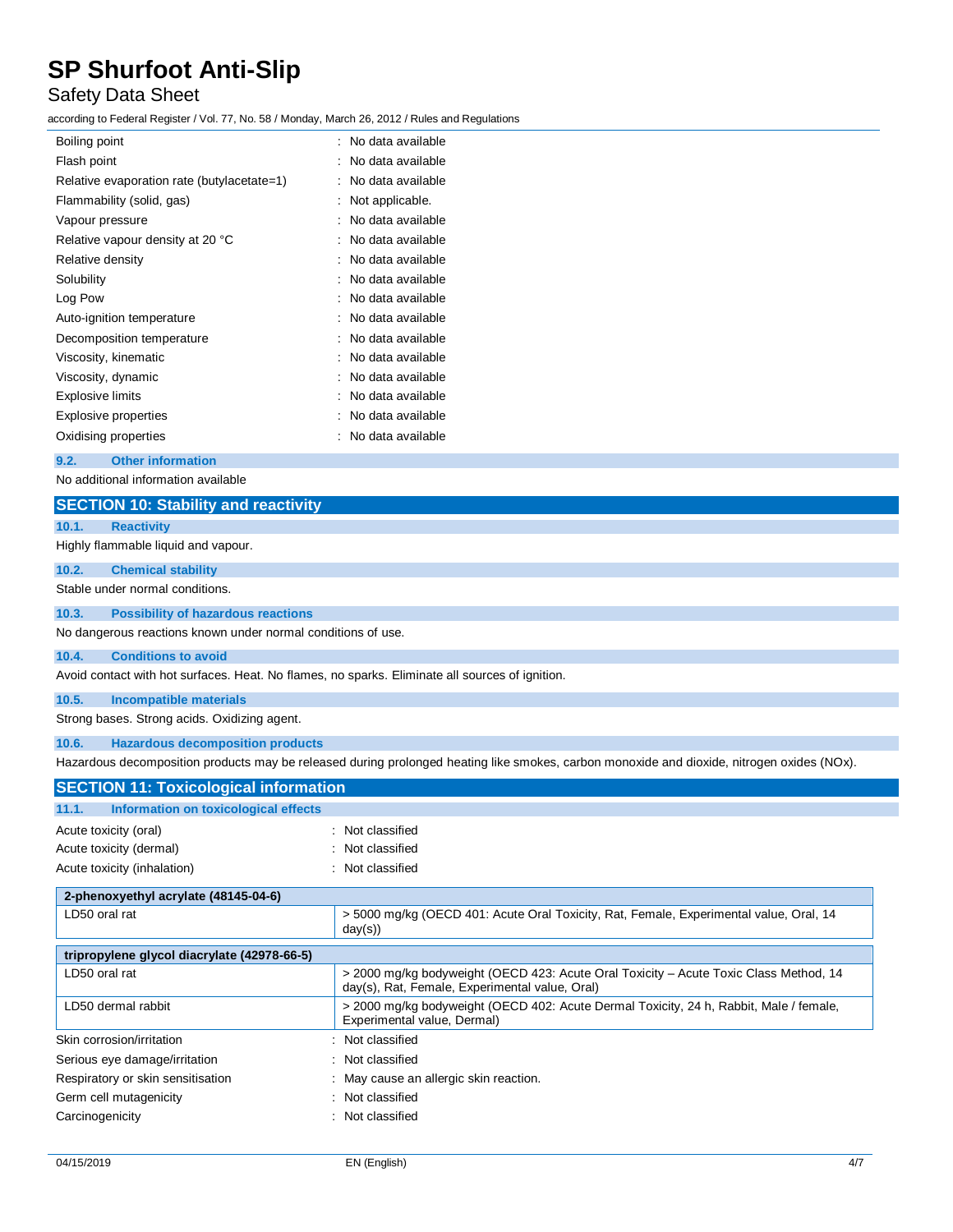## Safety Data Sheet

according to Federal Register / Vol. 77, No. 58 / Monday, March 26, 2012 / Rules and Regulations

| Reproductive toxicity                       | Not classified<br>÷                    |
|---------------------------------------------|----------------------------------------|
| STOT-single exposure                        | Not classified<br>÷                    |
|                                             |                                        |
| tripropylene glycol diacrylate (42978-66-5) |                                        |
| STOT-single exposure                        | May cause respiratory irritation.      |
| STOT-repeated exposure                      | : Not classified                       |
| Aspiration hazard                           | : Not classified                       |
| Viscosity, kinematic                        | : No data available                    |
| Symptoms/effects after skin contact         | : May cause an allergic skin reaction. |

| <b>SECTION 12: Ecological information</b> |                                                                                                                                         |  |  |
|-------------------------------------------|-----------------------------------------------------------------------------------------------------------------------------------------|--|--|
| 12.1.<br><b>Toxicity</b>                  |                                                                                                                                         |  |  |
| Ecology - general                         | : Harmful to aguatic life with long lasting effects. Harmful to aguatic life.                                                           |  |  |
| 2-phenoxyethyl acrylate (48145-04-6)      |                                                                                                                                         |  |  |
| $LC50$ fish 1                             | 10 mg/l (Equivalent or similar to OECD 203, 96 h, Leuciscus idus, Static system, Fresh water,<br>Experimental value, Lethal)            |  |  |
| EC50 Daphnia 1                            | 1.21 mg/l (Equivalent or similar to OECD 202, 48 h, Daphnia magna, Static system, Fresh<br>water, Experimental value, Locomotor effect) |  |  |

| ErC50 (algae)                               | 10 (≥ 0) mg/l                                                                                                                |
|---------------------------------------------|------------------------------------------------------------------------------------------------------------------------------|
|                                             |                                                                                                                              |
| tripropylene glycol diacrylate (42978-66-5) |                                                                                                                              |
| LC50 fish 1                                 | 4.5 - 10 mg/l (DIN 38412-15, 96 h, Leuciscus idus, Static system, Fresh water, Experimental<br>value, Nominal concentration) |
| EC50 Daphnia 1                              | 89 mg/l (EU Method C.1, 48 h, Daphnia magna, Static system, Fresh water, Experimental<br>value, Nominal concentration)       |

## **12.2. Persistence and degradability**

| 2-phenoxyethyl acrylate (48145-04-6)        |                                                               |
|---------------------------------------------|---------------------------------------------------------------|
| Persistence and degradability               | Not readily biodegradable in water.                           |
| 1,6-hexanediol diacrylate (13048-33-4)      |                                                               |
| Persistence and degradability               | Inherently biodegradable.                                     |
| tripropylene glycol diacrylate (42978-66-5) |                                                               |
| Persistence and degradability               | Not readily biodegradable in water. Inherently biodegradable. |

### **12.3. Bioaccumulative potential**

| 2-phenoxyethyl acrylate (48145-04-6)        |                                                                                                                 |
|---------------------------------------------|-----------------------------------------------------------------------------------------------------------------|
| Log Pow                                     | 2.58 (room temperature, Experimental value, OECD 117: Partition Coefficient (n-<br>octanol/water), HPLC method) |
| Bioaccumulative potential                   | Low potential for bioaccumulation (Log Kow $<$ 4).                                                              |
| 1,6-hexanediol diacrylate (13048-33-4)      |                                                                                                                 |
| Bioaccumulative potential                   | No bioaccumulation data available.                                                                              |
| tripropylene glycol diacrylate (42978-66-5) |                                                                                                                 |
| Log Pow                                     | 2.77 (Experimental value, EU Method A.8: Partition Coefficient, 25 °C)                                          |
| Bioaccumulative potential                   | Low potential for bioaccumulation (Log Kow $<$ 4).                                                              |

### **12.4. Mobility in soil**

| 2-phenoxyethyl acrylate (48145-04-6)        |                                                                                                      |  |
|---------------------------------------------|------------------------------------------------------------------------------------------------------|--|
| Surface tension                             | 53.6 mN/m (23 °C, Experimental value, 472.5 mg/l, OECD 115: Surface Tension of Aqueous<br>Solutions) |  |
| Ecology - soil                              | No (test) data on mobility of the substance available.                                               |  |
| tripropylene glycol diacrylate (42978-66-5) |                                                                                                      |  |
| Log Koc                                     | 1 (log Koc, SRC PCKOCWIN v1.66, Calculated value)                                                    |  |
| Ecology - soil                              | No (test)data on mobility of the substance available.                                                |  |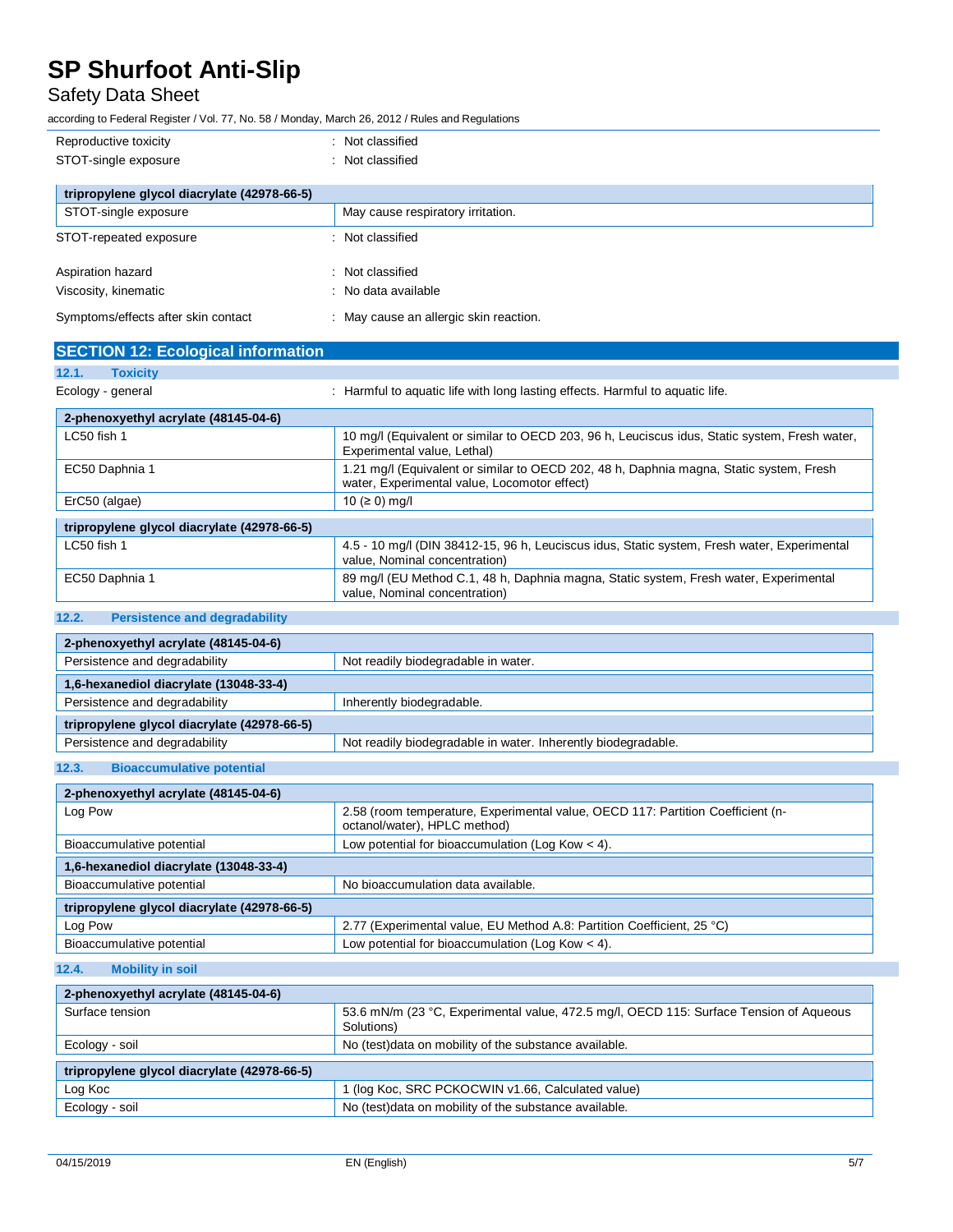### Safety Data Sheet

according to Federal Register / Vol. 77, No. 58 / Monday, March 26, 2012 / Rules and Regulations

## **12.5. Other adverse effects**

No additional information available

| <b>SECTION 13: Disposal considerations</b> |                                                                                                                                             |
|--------------------------------------------|---------------------------------------------------------------------------------------------------------------------------------------------|
| <b>Disposal methods</b><br>13.1.           |                                                                                                                                             |
| Waste treatment methods                    | Dispose of contents/container in accordance with licensed collector's sorting instructions.                                                 |
| Additional information                     | Flammable vapours may accumulate in the container.                                                                                          |
| <b>SECTION 14: Transport information</b>   |                                                                                                                                             |
| <b>Department of Transportation (DOT)</b>  |                                                                                                                                             |
| In accordance with DOT                     |                                                                                                                                             |
| Other information                          | : No supplementary information available.                                                                                                   |
| <b>Transportation of Dangerous Goods</b>   |                                                                                                                                             |
| <b>Transport by sea</b>                    |                                                                                                                                             |
| Air transport                              |                                                                                                                                             |
| <b>SECTION 15: Regulatory information</b>  |                                                                                                                                             |
| 15.1. US Federal regulations               |                                                                                                                                             |
| Substances Control Act (TSCA) inventory    | All components of this product are listed, or excluded from listing, on the United States Environmental Protection Agency Toxic             |
| 1986 and 40 CFR Part 372.                  | Chemical(s) subject to the reporting requirements of Section 313 or Title III of the Superfund Amendments and Reauthorization Act (SARA) of |
| 2-phenoxyethyl acrylate                    | CAS-No. 48145-04-6<br>$10 - 30%$                                                                                                            |
|                                            |                                                                                                                                             |
|                                            |                                                                                                                                             |
| 15.2. International regulations            |                                                                                                                                             |
| No additional information available        |                                                                                                                                             |

### **15.3. US State regulations**

California Proposition 65 - This product does not contain any substances known to the state of California to cause cancer, developmental and/or reproductive harm

### **SECTION 16: Other information**

according to Federal Register / Vol. 77, No. 58 / Monday, March 26, 2012 / Rules and Regulations

Revision date : 03/13/2019

Other information **interval in the customer information** : Polymeric urges the customer receiving this safety data sheet to study it carefully to become aware of the hazards, if any, in the product. In the interest of safety, the customer should (1) notify your employees, agents and contractors of the information included in this SDS and (2) furnish a copy to each of your employees, customers and agents.